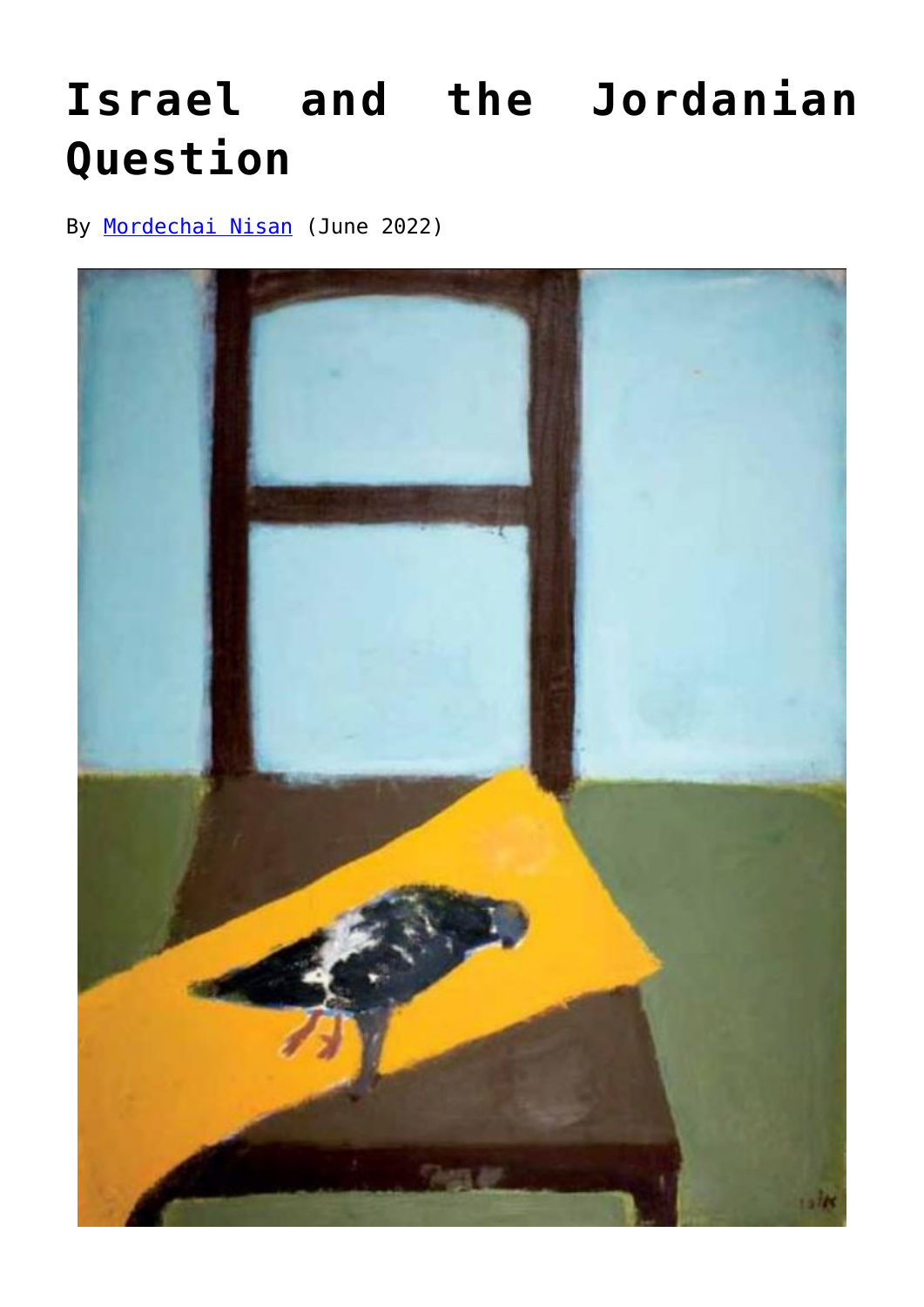During a visit to King Abdullah II in Amman early January 2022, Israel's Minister of Defense Benny Gantz referred to "the strategic importance of strong and enduring relations between Israel and Jordan." We shall suggest reasonable justifications for Israel's positive orientation toward the Hashemite Kingdom; thereafter we will offer counterarguments for an alternative perspective to reassess the policy.

### **Jordan is an Israeli Interest: Four Reasons**

1. Jordan has sustained a stable regime in contrast to the political chaos afflicting the Arab world in recent years. Syria, Iraq, Egypt, Yemen, Libya, and Lebanon, experienced political polarization and domestic violence; rulers were overthrown and many thousands were murdered. Jordan and her king have weathered the political storms across the region. Amman did not face a popular uprising, revolution, or a coup d'état.

While the Hashemites demonstrated firm control of the country, Palestinians over the years sought to undermine the regime, fomented dissension and havoc in Lebanon and Kuwait, created a corrupt rogue Authority in Judea and Samaria, and an Islamic terrorist entity in the Gaza Strip. Jordan is a better political option to any Palestinian version to replace the Hashemite monarchy.

2. The historic Zionist-Hashemite connection offers a whiff of romance and nostalgia to an otherwise utilitarian relationship. Chaim Weizmann conversed with King Faisal in 1919, Golda Meir visited with King Abdullah in 1948,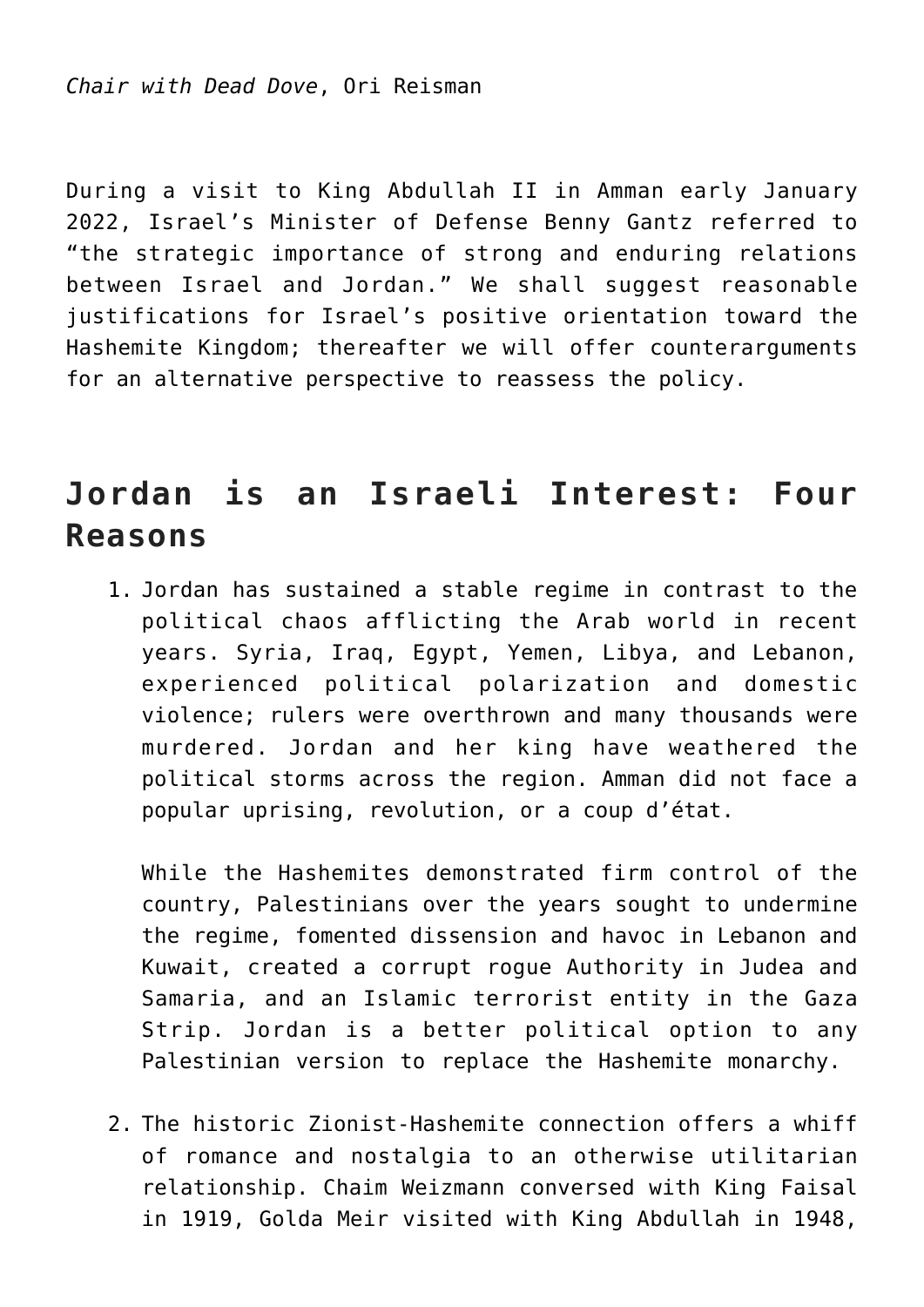Moshe Dayan negotiated an armistice with El-Tell in 1949, Yitzhak Rabin conferred with King Hussein, Naphtali Bennett met secretly with King Abdullah. The Israeli leadership partially coordinated the conduct of the war in 1948 with Jordanian counterparts, and concluded a peace treaty in 1994. Over many years, the two sides discussed the feasibility of a "Jordanian Option" to contain or neutralize the "Palestinian Question" and block Palestinian statehood. Already in the 1930s, this had been a shared Zionist-Hashemite goal.

- 3. Jordan serves as a buffer state to hamper a possible Arab military onslaught from the east. This establishes a tacit alliance between the two countries: Jordan guards the eastern approaches to Israel, and Israel serves as a guarantor for Jordan's existence. Any potential aggressor from the east would encounter Israel's military intervention to thwart or preempt ground forces traversing Jordan and advancing toward Israel. As a buffer state in Israel's strategic calculations, Jordan is a first target for the armies of Syria, Iraq, Iran, and ISIS, in the event they plan to cross the river and invade Israel; alternatively, to use the East Bank as a territorial platform for missile attacks against Tel-Aviv. An Arab incursion into Jordan or proximate military advances toward the Jordanian border would therefore ignite a trip-wire Israeli response to secure *Jordan and Israel* in one stroke.Meanwhile, military cooperation, training, aerial exercises, intelligence information, and border security coordination are some partially veiled aspects of the Israeli-Jordanian nexus.
- 4. American military aid and support for both Israel and Jordan gives the two Mideast countries a superpower strategic umbrella for common interests. They are both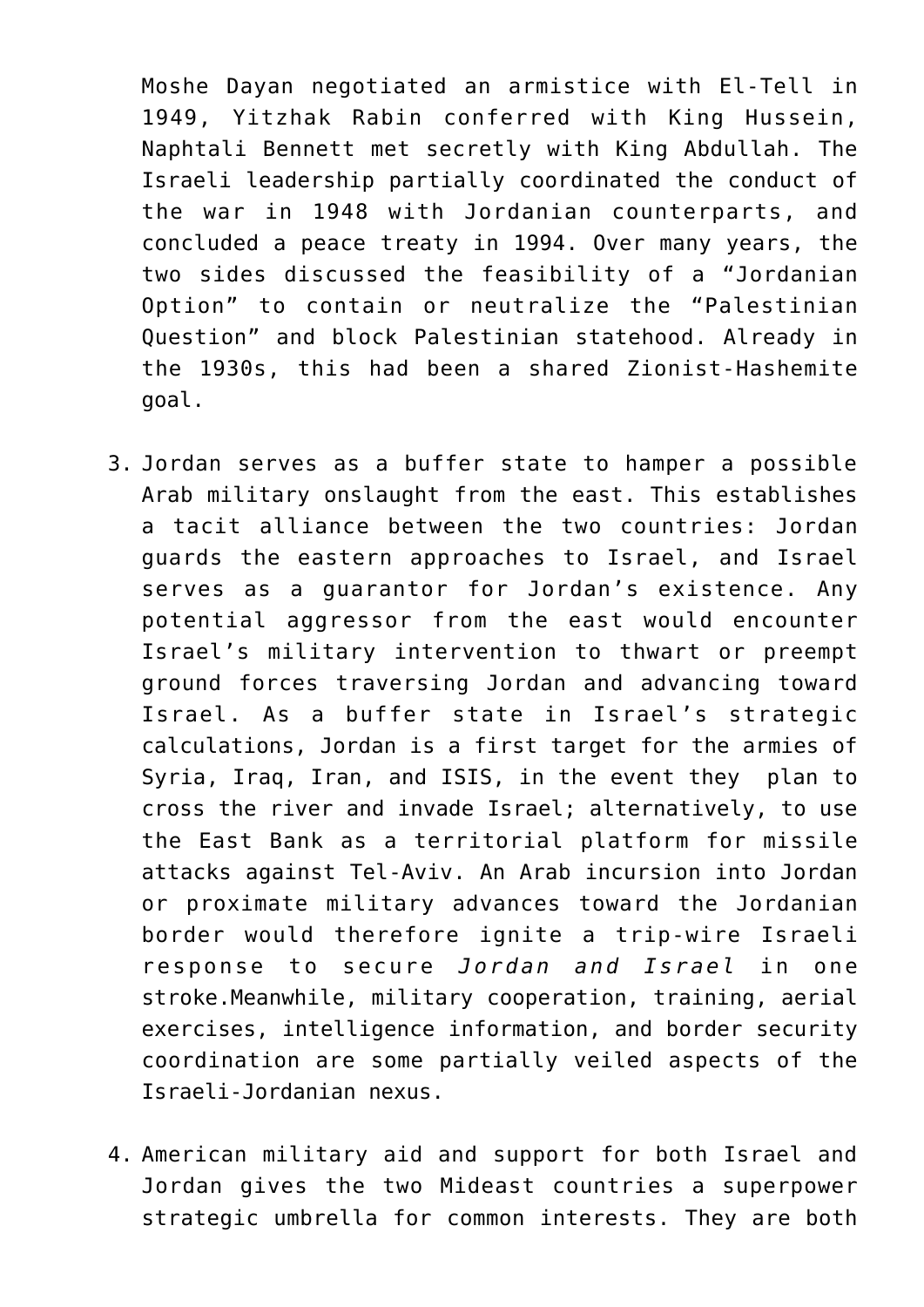considered allies of the United States, certainly aligned with her, and this found an expression in the economic domain with the Qualifying Industrial Zone arrangements. After the 1994 treaty, Washington assisted Amman by implementing debt-relief arrangements to assist Jordan's economic solvency. While America maintains an on-the-ground military presence in Jordan, she considers Israel an important partner for weapons systems development and broad strategic purposes in the region.Washington has diligently cemented the Israeli-Jordanian connection. A seemingly minor incident in May illustrated this point, when a planned civil engineering conference in Amman refused to allow the participation of Israeli researchers, and it took American intervention to overturn the Jordanian boycott. On a high political note, we recall that at the signing ceremony of the Israel-Jordan Peace Treaty in 1994 in the Arava desert, President Clinton stood smiling on the stage as the political facilitator of this historic event.

### **Jordan is not an Israeli interest: Four Reasons**

1. Although Jordan has the geographic, political, and national features of a Palestinian entity, it fails to assume the role of the Palestinian state. The formula of a two-state solution to the Palestinian problem bypasses Jordan by placing the Palestinian state in the West Bank contiguous to Israel. In the eyes of the world, Jordan is neither the problem nor the solution. If however there would be a Palestinian state on the East Bank, across the Jordan River from Israel, it would flesh out the geo-political formula for conflict-resolution. A Palestinian state, yes; not one that threatens Israel's existence but one that replaces the Hashemite Kingdom of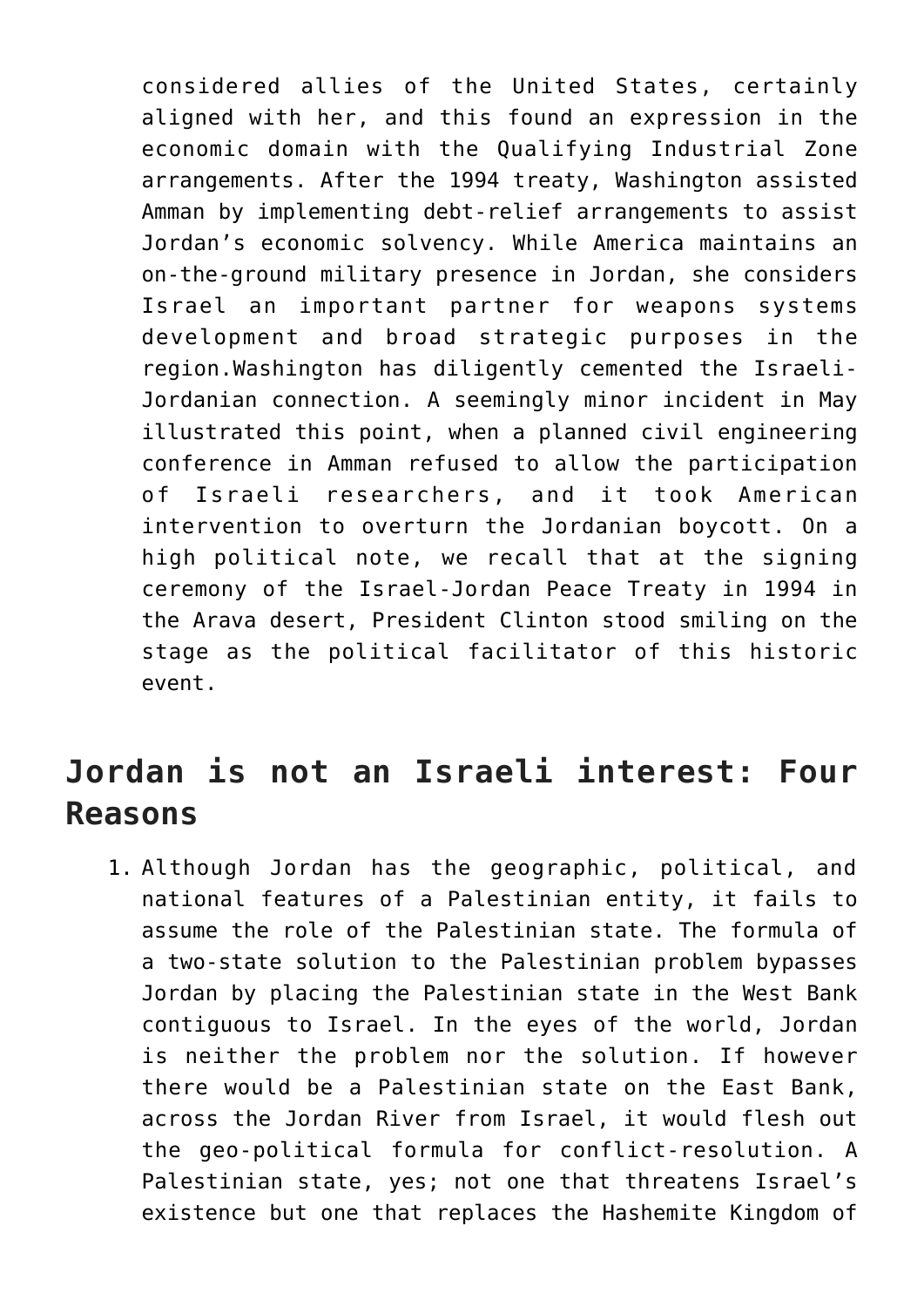Jordan. We have here exposed the political elephant in the room.

2. The visible and public bilateral Israeli-Jordanian relationship does not convey public trust and political calm. It is a "cold peace" and Amman sabotaged normalization from the start. No people-to-people peace, declining Israeli exports to Jordan, harassment of Israeli tourists, few official Jordanian visits to Israel – His Royal Highness King Abdullah II never came to the Jewish state. Israel gives/sells water and gas to Jordan; Jordan, for her part, publicly humiliated Israel by terminating the leasing of agricultural lands at Tzofar.

In the wake of Palestinian riots on the Temple Mount in Jerusalem in April, Jordan lauded and incited the violence. Prime Minister Bisher al-Khasawneh "saluted every Palestinian…who throws rocks at the Zionists who pollute the Al-Aqsa Mosque." Foreign Minister Ayman Safadi accused Israel of aggression and intrusion, as the police quelled the riots at what is Israel's holiest site for the Jewish people. The Jordan Bar Association called on the government to sever diplomatic ties with Israel. Israel's policy since 1967 to concede the daily administration of the mount to the Muslim Jordaniancontrolled Waqf proved to be a gesture with debilitating consequences. Alas, Israel gives, then gets politically blooded in return.

3. Jordan's King Abdullah II brings an intensity to his call for a two-state solution. This featured in his prerecorded address to the United Nations General Assembly in 2021, as when addressing the European Parliament. He earns applause and accolades from international audiences untrained in the political sub-text: that is, Jordan is exempt from contributing to a solution to the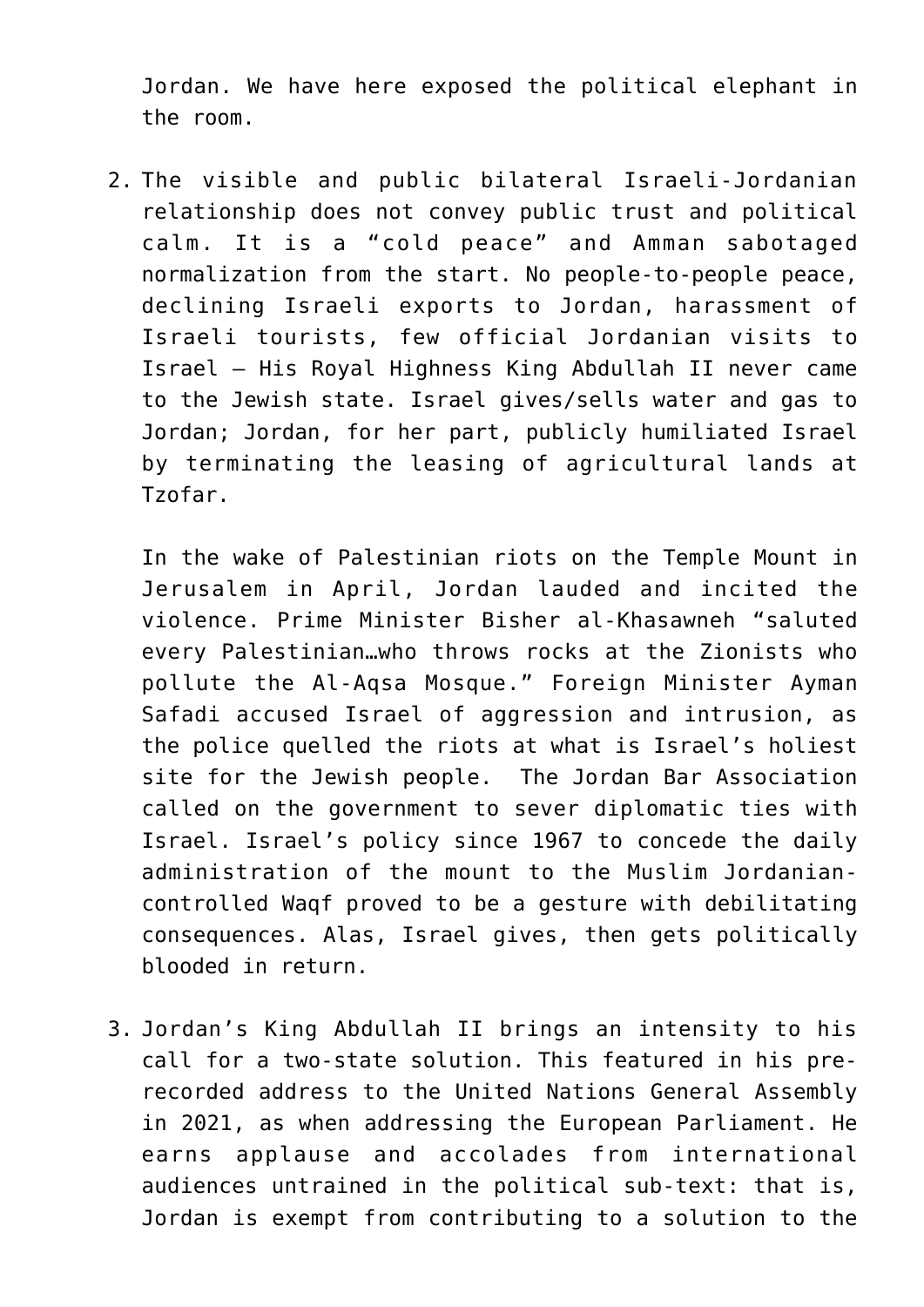Palestinian problem.

When the king calls for "genuine security" for all parties, he conceals the indubitable truth that a Palestinian state in Judea and Samaria would be a lethal menace to the political and territorial integrity of the Hashemite Kingdom. A tiny Palestinian state would immediately look westward to annihilate Israel and eastward to swallow up Jordan. Palestinian irredentism could destabilize the two countries, both historically apprehensive of the explosive potential of Palestinian statehood.

Visiting President Biden at the White House in 2021, more recently in May 2022, Abdullah earned praise for his promotion of peace. However, the elusive peace and the squandering of enormous diplomatic energy owes much to Jordanian duplicity in escaping responsibility and in diverting attention from the obvious and just solution. If Jordan will be Palestine, then the Palestinian problem dissolves at once. The international community would finally realize that the Hashemite Kingdom was all along the real obstacle hindering a solution for the socalled "stateless Palestinians."

4. A Palestinian state in Jordan would accelerate the migration from the West Bank to the East Bank of Palestinians seeking a sense of homeland, physical security, and economic opportunity. There has been a constant flow of emigration from west of the river eastward as a human wave for a century, culminating in the emergence of Amman as "the largest Palestinian city in the world" and of Jordan as a Palestinian-majority state. This migratory movement for a distance of just tens of kilometers led to the Palestinization of Jordan in all areas of life. It also contributed to ameliorating Israel's demographic balance between Jews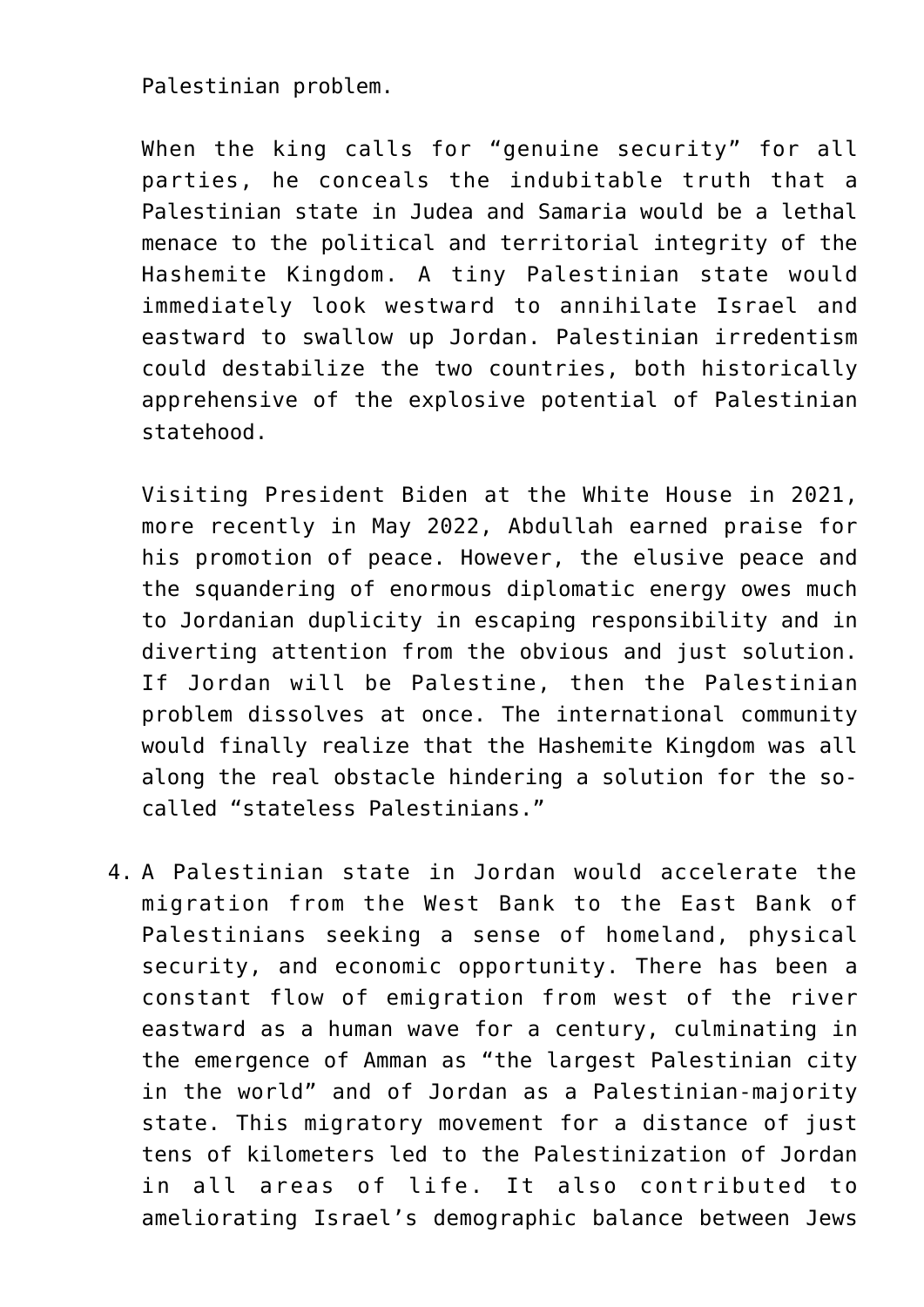and Arabs locked in an ineluctable struggle. From the earliest days of Zionism's birth, Jewish leaders proposed peaceful population transfer of Arabs who endangered, certainly hindered, the establishment and realization of a secure Jewish state.

A Palestinian state on the East Bank, enjoying financial investment, economic development, and housing projects, offers a scenario more attractive for prospective Arab migrants than remaining under the rule of the rogue Palestinian Authority and the terrorist Hamas regime. It would also offer Palestinian citizens in Israel the proximate alternative by choosing to live under Arab, not Jewish, rule. Re-defining Jordan as Palestine is good for the Palestinians and no less good for Israel too.

## **Conclusion**

It is true that Israel needs Jordan and Jordan needs Israel. They have overlapping and intertwining interests beneficial to both countries. This is an unobjectionable conclusion rooted in reality.

In the end, the Palestinians may never reach the stage of independence and sovereignty. They are barking up the wrong political tree west of the river: the incompatibilities with Israel are too formidable, the power differential too great, the level of mistrust too high, and the shortcomings of Palestinian nationhood too debilitating, to enable the Palestinians to overwhelm Zionism and destroy Jewish statehood. Israel, entrenched and resolute, will not capitulate even in the face of widespread terrorism and/or global pressure.

As we ponder the conundrum attending the Israeli-Palestinian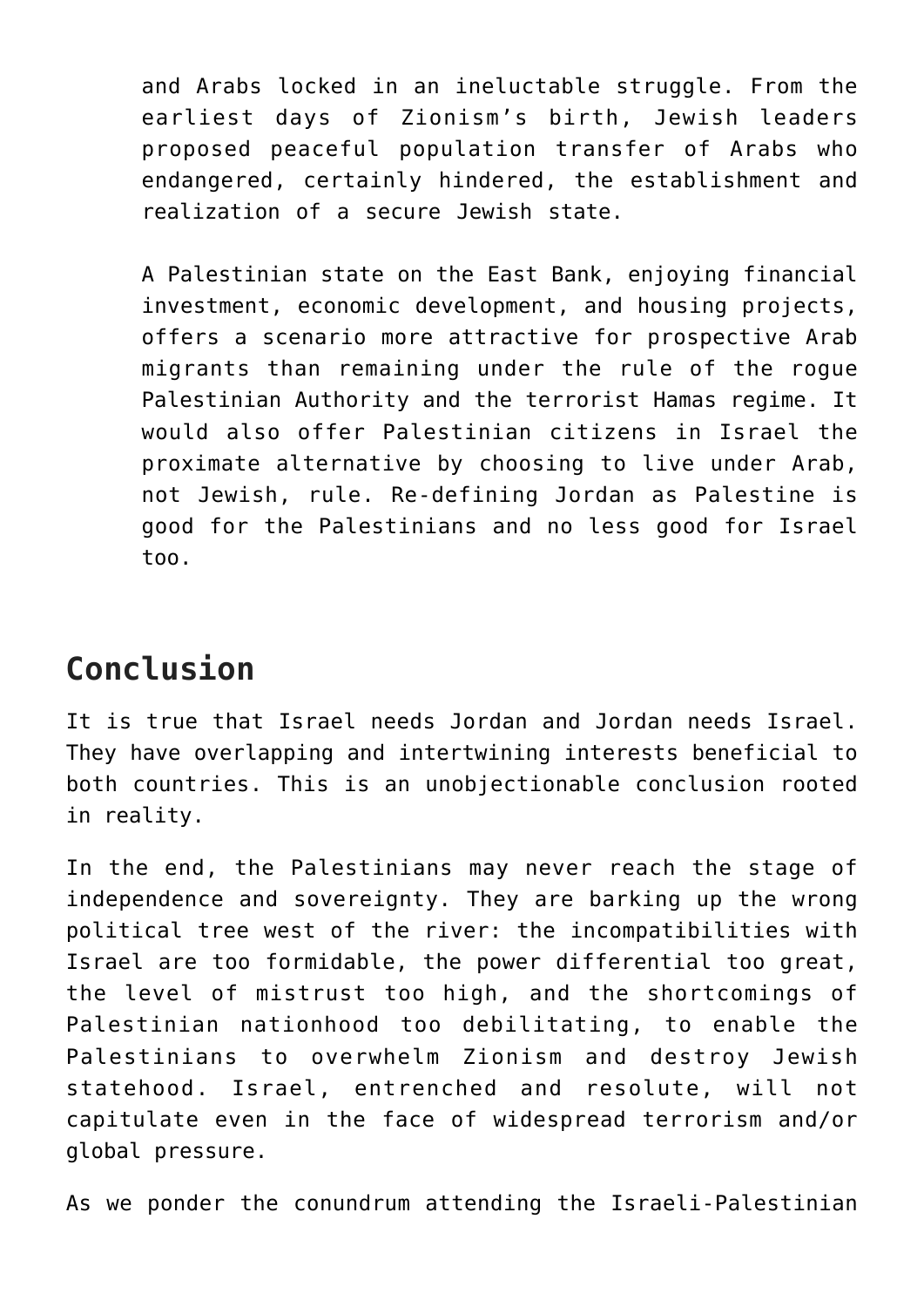impasse, we can do no better than quote words from Eric Voegelin writing on another topic: "There can be no peace, because the [Palestinian] dream cannot be translated into reality and reality [Israel] has not yet broken the dream. No one, of course, can predict what nightmares of violence it will take to break the dream."

In Jordan, the story is different. For Jordan has talked its way out of an existential Palestinian menace, deftly maneuvering Israel to take the political rap. It is a giant irony that after Israel secures Jordan, the Hashemites throw Israel under the Palestinian bus.

However, the story is not over. The Nakba process is on track. In 1947-48, the Arabs of Palestine rejected compromise and a two-state solution, choosing to conduct warfare against the Jews, that culminated, unexpectedly for the Palestinians, in massive Arab flight facing Zionist advances. Igniting the fighting, the Palestinians paid a heavy human price in creating the refugee problem.

Now in 2022, sensing their moment in history has arrived, the Arabs in Israel have again set their sights high on defeating the Jews. They are pushing Israel to the wall. They steal and harass, demand and threaten, extort and betray every decent moral dictum. Arabs are disloyal to the state, hate the flag, despise the soldiers, and scuffle with the police.

The unfolding of this situation can have but one singular causal result: Nakba 2. An explosive confrontation has been seething for years, with recent Palestinian murders of Israelis in Tel-Aviv and Beersheba, Bnei-Brak, Hadera and Elad. Confrontation, military and otherwise, will likely cause Palestinian flight/migration eastward to the East Bank —as in 1948. The present flow of events will further magnify Jordan as a Palestinian state. Forcing Israel's hand to respond vigorously, the escalation of things will bring about a just result.